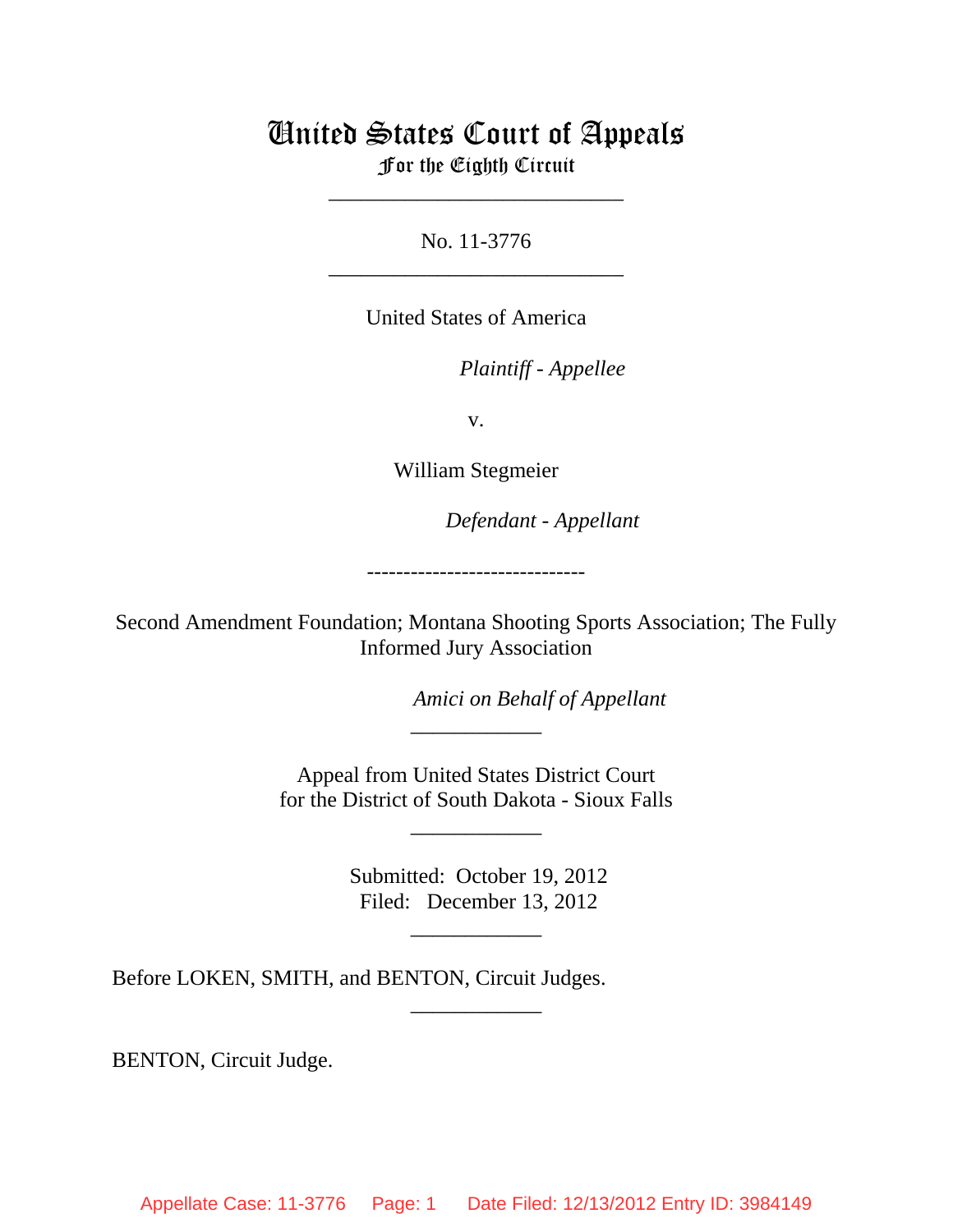William "Bill" Stegmeier was convicted of harboring a fugitive and providing a firearm to a prohibited person after allowing a felon to stay in his recreational vehicle. He appeals his conviction for insufficiency of the evidence, improper use of a special verdict form, and faulty jury instructions. Stegmeier also contends that the firearm conviction violates his Second Amendment rights. Having jurisdiction under 28 U.S.C. § 1291, this court affirms.

## I.

Thomas R. Kelley was convicted on several tax and financial charges. In August 2010, he failed to appear for sentencing, becoming a fugitive from justice. Kelley asked his friend Stegmeier for a place to stay. Stegmeier permitted Kelley to stay in his recreational vehicle, which was parked at Stegmeier's home in South Dakota. As Stegmeier gave Kelley a tour of the RV, Stegmeier told him there was a handgun in the closet. Stegmeier said nothing about his permission (or lack thereof) to touch or use the firearm.

A few weeks later, Stegmeier's company began a project in Minnesota. Kelley joined the project as an independent contractor. The two men took the RV to Minnesota. Once there, Kelley continued to reside in the RV. To pay Kelley for his work on the project, the company secretary made checks out to "Cash," Stegmeier cashed them, and gave the proceeds to Kelley. This arrangement was unique to Kelley.

A company employee testified that Stegmeier showed him a website listing Kelley as the number two most-wanted-man in the county. Another employee contradicted that testimony. At some point, Kelley moved the RV into a metal shed, which he claims was to keep it out of the cold. Through an anonymous tip, authorities

-2-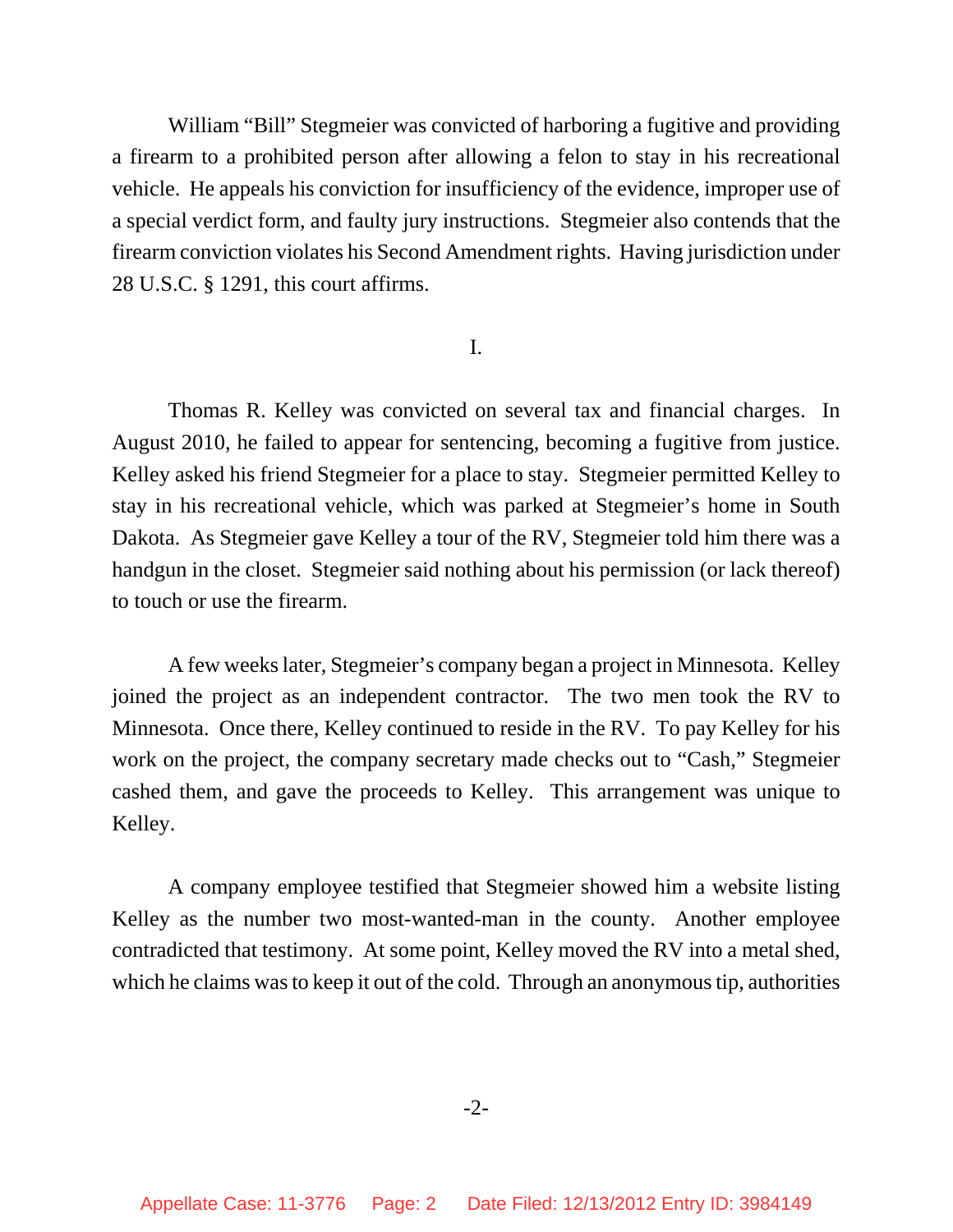learned Kelley's whereabouts and arrested him in December 2010.<sup>1</sup> Stegmeier consented to a search of the RV and disclosed that the closet contained a firearm. The police located the gun in a compartment next to the bed, near Kelley's wallet. Stegmeier told police that Kelley "must have moved it."

Stegmeier was charged with harboring a fugitive, accessory to failure to appear, and providing a firearm to a prohibited person. The government dismissed the accessory charge, and a jury convicted Stegmeier on the remaining two counts. Stegmeier appeals, arguing that the evidence was insufficient. He also alleges that the district court<sup>2</sup> erred by using a special verdict form and giving improper jury instructions. Finally, Stegmeier invokes his Second Amendment rights.

II.

Stegmeier contends that there was insufficient evidence to convict him of harboring a fugitive and providing a firearm to a prohibited person. This court reviews de novo the denial of a motion for acquittal based on insufficiency of the evidence. *United States v. Burrage*, 687 F.3d 1015, 1023 (8th Cir. 2012).

On review, evidence is viewed most favorably to the verdict, giving it the benefit of all reasonable inferences. Reversal is appropriate only where no reasonable jury could find all the elements beyond a reasonable doubt. This court does not weigh the credibility of the witnesses or the evidence. The jury has the sole responsibility to resolve conflicts or contradictions in testimony, and credibility determinations are resolved in favor of the verdict.

*Id.*, *quoting United States v. Aldridge*, 664 F.3d 705, 715 (8th Cir. 2011).

<sup>&</sup>lt;sup>1</sup>Kelley was convicted for his failure to appear. In a consolidated appeal, this court affirmed his convictions. *United States v. Kelley*, 477 F. Appx. 401 (8th Cir. 2012).

<sup>&</sup>lt;sup>2</sup>The Honorable Lawrence L. Piersol, United States District Judge for the District of South Dakota.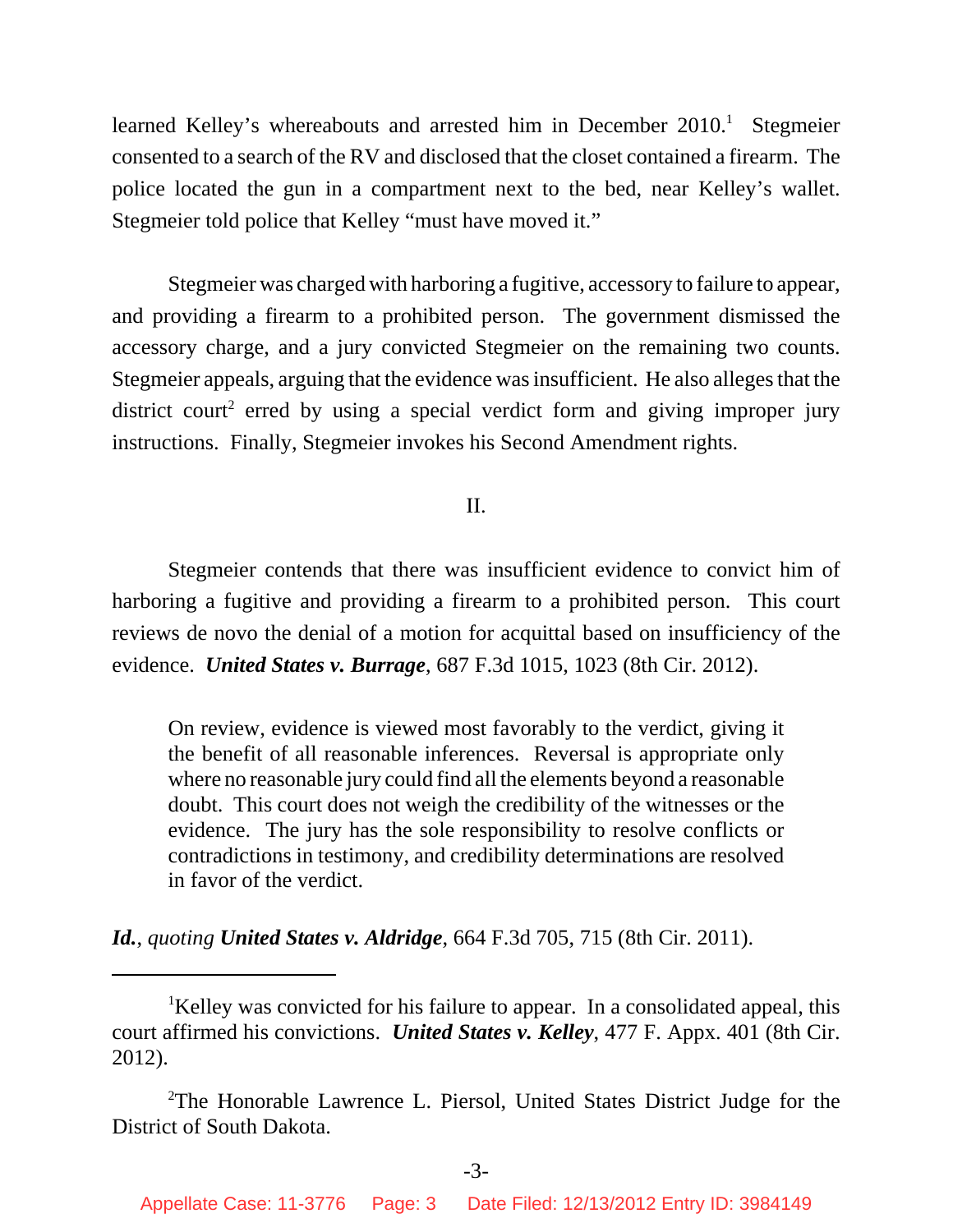Harboring a fugitive under 18 U.S.C. § 1071 has three elements: "(1) the defendant had specific knowledge that a federal warrant had been issued for the person's arrest, (2) the defendant harbored or concealed the person for whom the arrest warrant had been issued, and (3) the defendant intended to prevent the person's discovery and arrest." *United States v. Hayes*, 518 F.3d 989, 993 (8th Cir. 2008), *citing United States v. Hash*, 688 F.2d 49, 52 (8th Cir. 1982) (per curiam).

Stegmeier characterizes the evidence of his knowledge of Kelley's fugitive status as "slender and contested." This court does not, however, make credibility determinations – those determinations are left to the jury. *United States v. Van Nguyen*, 602 F.3d 886, 901 (8th Cir. 2010). According to the evidence, in 2010 Stegmeier knew Kelley was facing criminal tax charges. A coworker testified that Stegmeier discovered that Kelley was number two on the county's most-wanted-list. Kelley's wife testified that while visiting Kelley and Stegmeier, they openly discussed that Kelley was on the run. Viewing the evidence most favorably to the verdict, there is sufficient evidence that Stegmeier knew of Kelley's fugitive status.

Stegmeier asserts that there is no evidence of a physical act, which is required to show concealment of the fugitive. *United States v. Zerba*, 21 F.3d 250, 252 (8th Cir. 1994). Providing the fugitive a place to stay, however, satisfies the requirement for physical assistance. *United States v. Erdman*, 953 F.2d 387, 391 (8th Cir. 1992). While the defendant in *Erdman* did more than provide a place to stay, this court listed that as one fact that the jury could have relied on. *See id.* This court reaffirmed that view in *Hayes*, where the defendant argued that lying to the police was insufficient to convict her of harboring. *Hayes*, 518 F.3d at 994. This court held that she did more than lie: "she continued to provide [the fugitive] a place, or shelter, in which he could attempt to avoid apprehension." *Id.* Stegmeier similarly provided shelter to Kelley.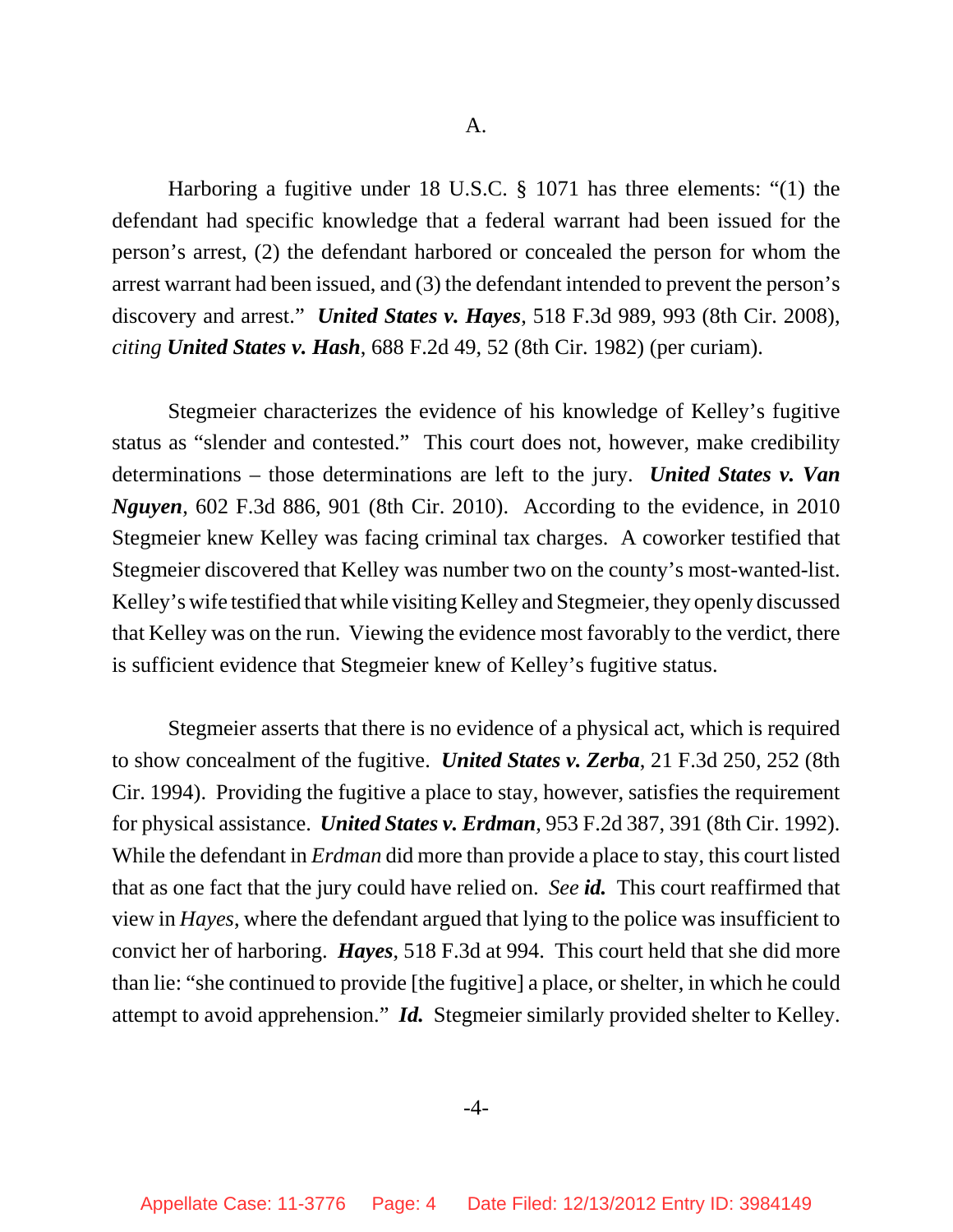Further, Kelley's wife testified that Stegmeier stated he "would hide him" if authorities arrived.

Stegmeier notes that most reported cases of harboring a fugitive involve lying to the police, but this is not a requirement. *See, e.g.*, *United States v. Hudson*, 102 F. Appx. 127, 132-33 (10th Cir. 2004) (upholding a harboring conviction absent a finding that the defendant lied to the police); *United States v. Hill*, 279 F.3d 731, 738 (9th Cir. 2002) (same); *United States v. Green*, 180 F.3d 216, 221 (5th Cir. 1999) (same). Specific knowledge of fugitive status, a physical act, and the intent to conceal is all that is required. *Zerba*, 21 F.3d at 252. Stegmeier gave Kelley a place to stay, employed him, accompanied him to Minnesota, and engineered a pay arrangement that avoided reporting to the government. There is sufficient evidence to convict Stegmeier of harboring a fugitive.

### B.

Stegmeier believes the evidence was insufficient to convict him of providing a firearm to a prohibited person. "It shall be unlawful for any person to sell or otherwise dispose of any firearm or ammunition to any person knowing or having reasonable cause to believe that such person [is a prohibited person] . . . ." **18 U.S.C. § 922(d)**. Prohibited persons include felons and fugitives. *Id.* **§ 922(d)(1)**, **(2)**. Stegmeier contends that he did not "dispose of" the firearm to Kelley.

"To dispose of" occurs when a recipient "'comes into possession, control, or power of disposal of a firearm.'" *United States v. Monteleone*, 77 F.3d 1086, 1092 (8th Cir. 1996), *quoting Huddleston v. United States*, 415 U.S. 814, 823 (1974). The Seventh Circuit questioned this court's definition in *Monteleone*, however, on two grounds: (1) because Monteleone's conviction was reversed on other grounds, the "dispose of" discussion is dicta; (2) reliance on *Huddleston* is improper because the statute there covered "acquiring" a firearm, not "dispose of" a firearm. *United States*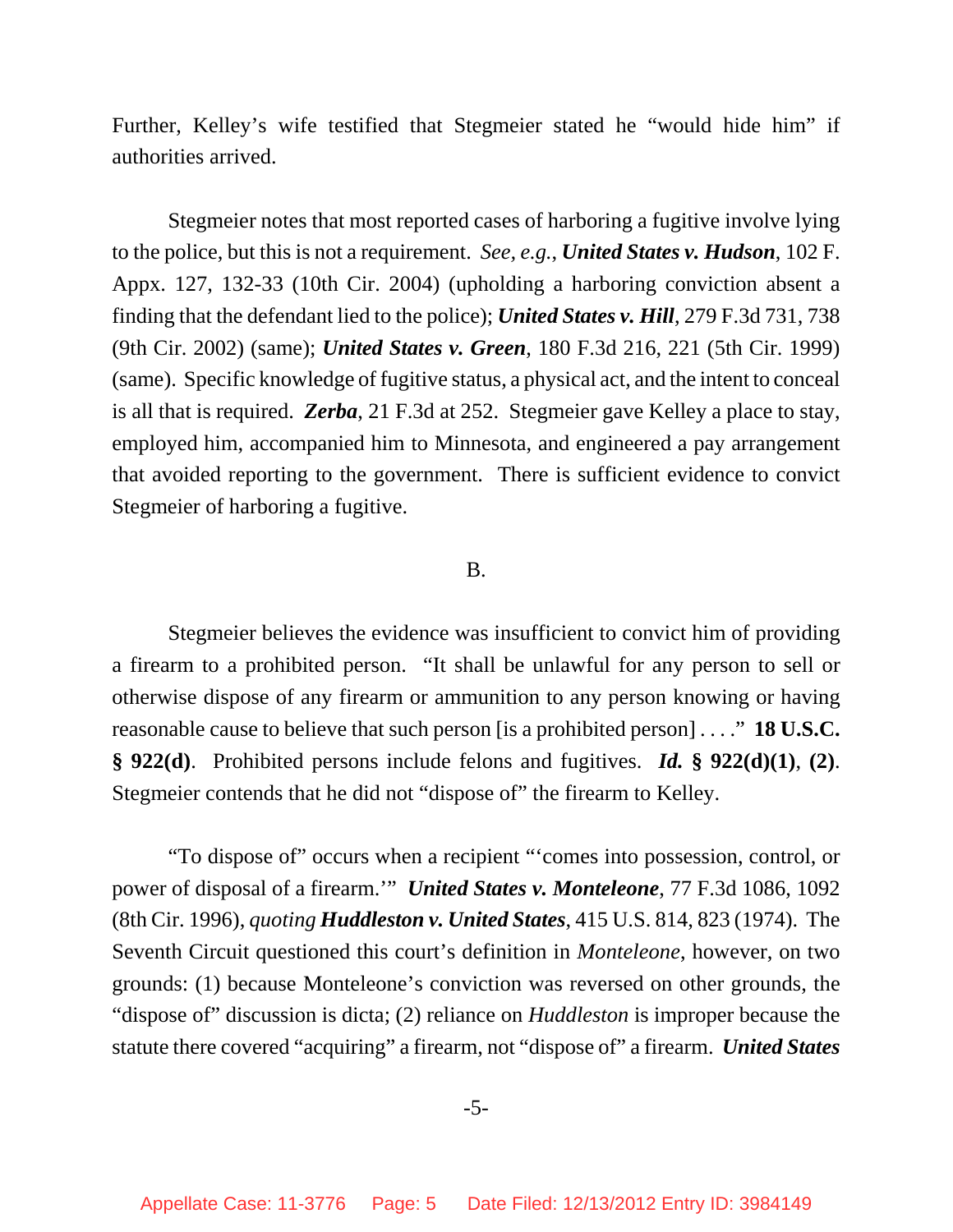*v. Jefferson*, 334 F.3d 670, 674 (7th Cir. 2003). The Seventh Circuit then approved this definition of "dispose of": "to transfer a firearm so that the transferee acquires possession of the firearm." *Id.* at 675.

Under either definition, a recipient's possession is sufficient proof that a defendant disposed of a firearm. Constructive possession is "control over the place where the firearm was located, or control, ownership, or dominion of the firearm itself." *United States v. Perez*, 663 F.3d 387, 391 (8th Cir. 2011), *quoting United States v. Cox*, 627 F.3d 1083, 1085 (8th Cir. 2010). Even assuming Stegmeier did not give Kelley title or ownership of the firearm, he did give Kelley full, unrestricted control over the RV where the firearm was. Stegmeier believes that the district court knew the case was weak because there was no evidence that Kelley actually possessed the firearm. However, the jury may use circumstantial evidence. *Id.*; *Sera v. Norris*, 400 F.3d 538, 544 (8th Cir. 2005). It heard evidence that Stegmeier gave Kelley access to the entire RV and disclosed the specific location of the firearm. When police located it outside of the closet – near Kelley's wallet – Stegmeier said that Kelley "must have moved it." There is sufficient evidence for the jury to find that Stegmeier provided a firearm to a prohibited person.

# III.

Stegmeier and two amici<sup>3</sup> contend that upholding the conviction violates his Second Amendment rights. They believe it amounts to "host liability," whereby hosts are guilty of providing a firearm to a prohibited person by inviting them into a home that has a gun. This court reviews alleged constitutional errors de novo. *United States v. Sweeney*, 611 F.3d 459, 473 (8th Cir. 2010). This court need not address

<sup>&</sup>lt;sup>3</sup>The Second Amendment Foundation and the Montana Shooting Sports **Association**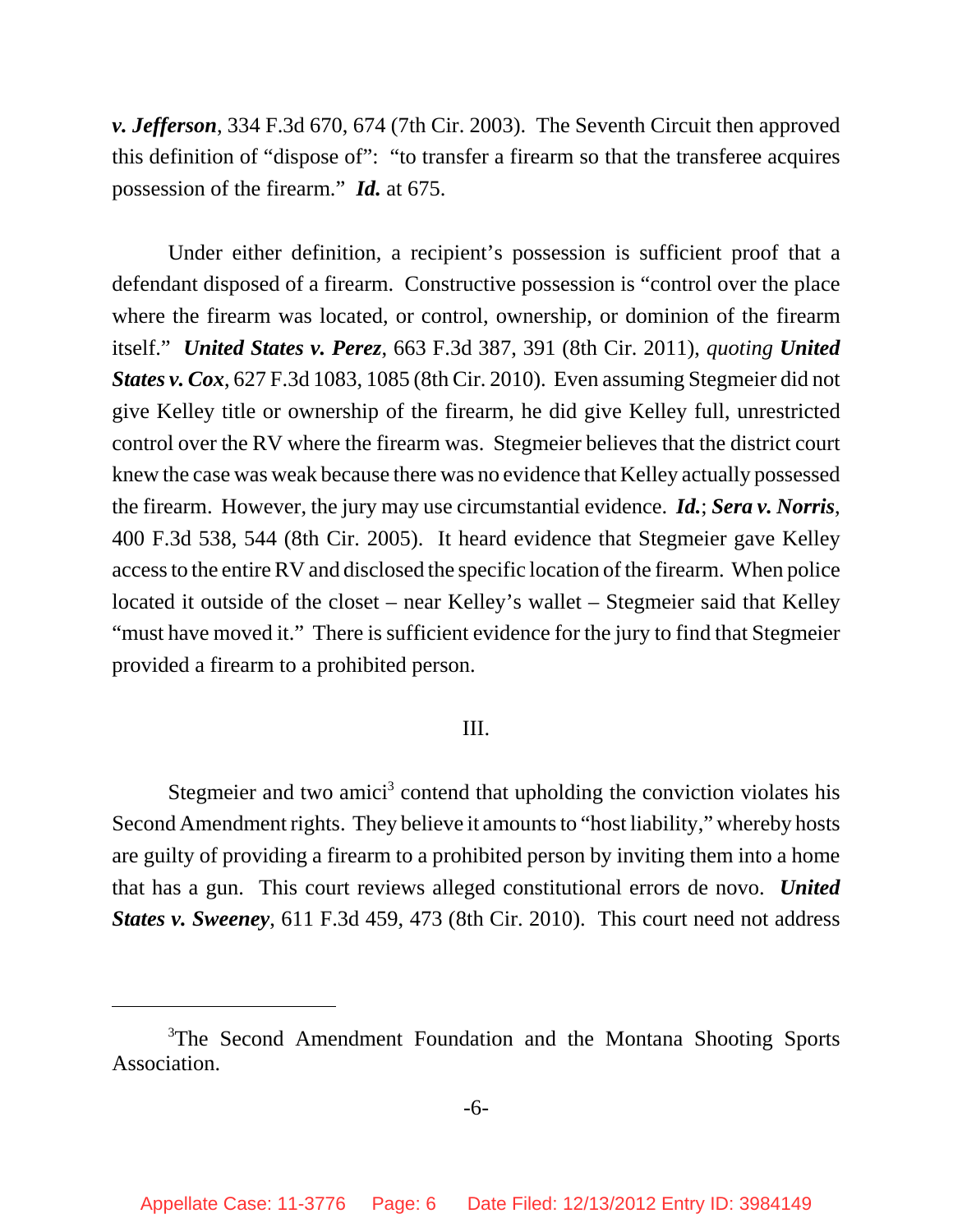constitutional issues unless required to do so to decide the case. *Cochenour v. Cochenour*, 888 F.2d 1244, 1245-46 (8th Cir. 1989).

The Second Amendment guarantees the right to keep a weapon in one's home, especially for the purpose of self-defense. *District of Columbia v. Heller*, 554 U.S. 570, 635 (2008). That right is not unlimited. The Supreme Court recognized the continued validity of statutes prohibiting felons from possessing firearms. *Id.* at 626- 27. "Host liability" is not raised by the facts of this case. Stegmeier did not violate the statute by merely inviting Kelley into his home. Rather, he gave Kelley control of the RV for approximately three months and specifically disclosed the location of the firearm.

Because the facts of this case do not present the issue of host liability, this court need not entertain the constitutional implications of that argument. The conviction did not violate Stegmeier's Second Amendment rights.

# IV.

Over Stegmeier's objection, the district court used a special verdict form. The use of a special verdict form is reviewed for abuse of discretion. *United States v. Lamoreaux*, 422 F.3d 750, 756 (8th Cir. 2005).

The firearm charge required the government to prove that Stegmeier disposed of a weapon to a prohibited person. **18 U.S.C. § 922(d)**. There are four classes of prohibited persons – relevant here are (1) felon and (2) fugitive. *Id.* **§ 922(d)(1)**, **(2)**. The district court sought to ensure that the jury reached unanimity that Stegmeier knew Kelley was a felon, and/or unanimity that Stegmeier knew he was a fugitive. In addition to so instructing the jury, the district court required the jury to answer special interrogatories:

### -7-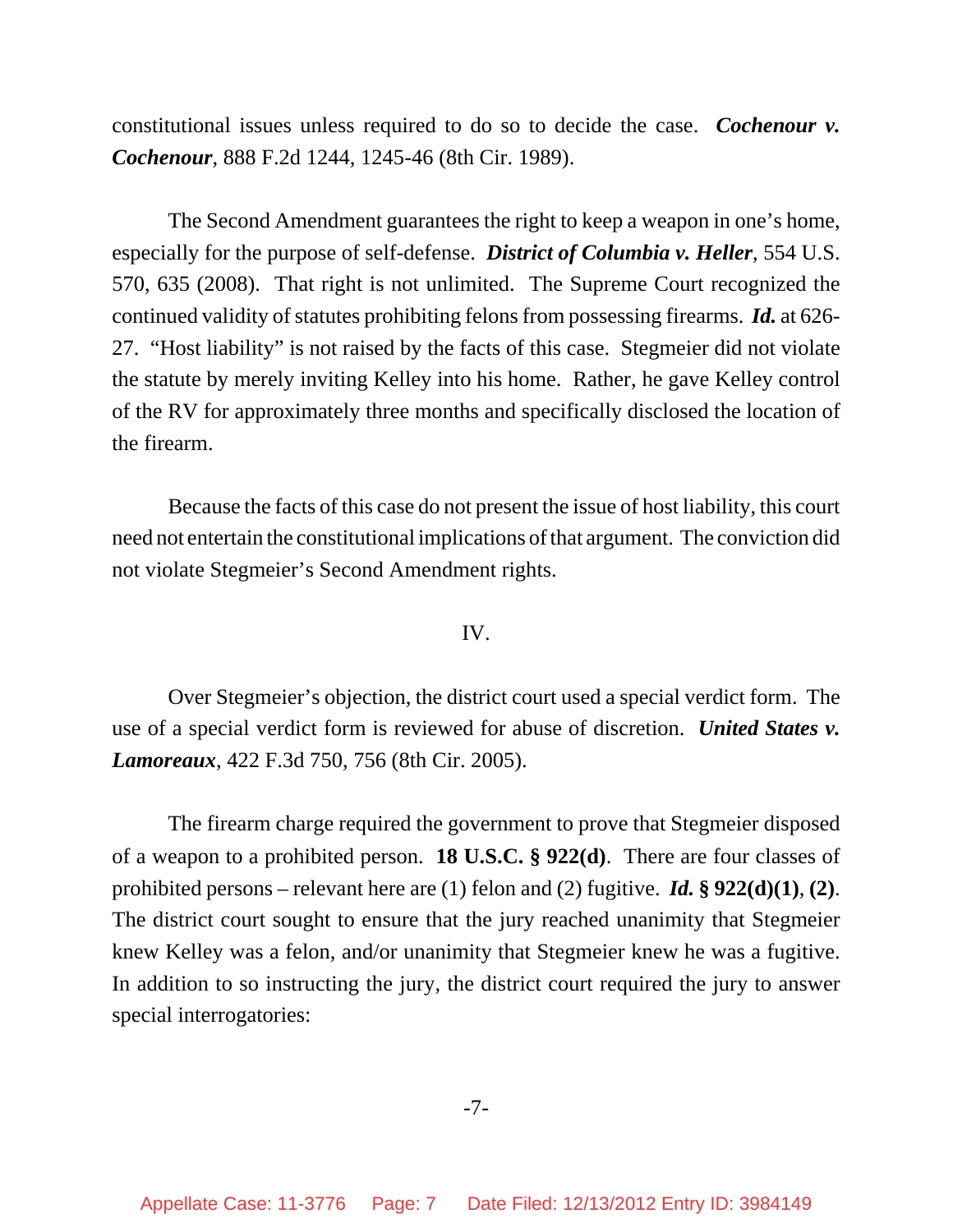Did you unanimously agree that the defendant knew or had reasonable cause to believe that Thomas R. Kelley had been convicted of a crime punishable by imprisonment for a term exceeding one year?  $YES$  NO

Did you unanimously agree that the defendant knew or had reasonable cause to believe that Thomas R. Kelley was a fugitive from justice? \_\_\_\_ YES \_\_\_\_ NO

Stegmeier objected to both special interrogatories during and after trial.<sup>4</sup> The district court denied relief both times. According to the district court, the use of the special verdict form was for Stegmeier's benefit, ensuring that the jury reached specific unanimity and clarifying its findings for appeal.

The use of a special verdict form is generally disfavored in criminal cases. *Gray v. United States*, 174 F.2d 919, 923-24 (8th Cir. 1949); *United States v. Pierce*, 479 F.3d 546, 551 (8th Cir. 2007). Special verdict forms are appropriate and effective in some circumstances. *United States v. Ryan*, 9 F.3d 660, 670-71 (8th Cir. 1993), *vacated in part on other grounds but reinstated as to the special verdict form*, 41 F.3d 361, 362 (8th Cir. 1994) (en banc).

Stegmeier is correct that, contrary to the district court's ruling, the charge in this case is not duplicitous. Duplicity occurs when distinct and separate *offenses* are joined together in the same count. *United States v. Pietrantonio*, 637 F.3d 865, 869 (8th Cir. 2011), *citing United States v. Nattier*, 127 F.3d 655, 657 (8th Cir. 1997). Duplicity is problematic because it "might lead the jury to convict without unanimous agreement on the defendant's guilt with respect to a particular offense." *Id.*, *citing Nattier*, 127 F.3d at 657. The firearm count in this case is not duplicitous because it alleges one violation of one statute – providing a firearm to a felon can not be charged

<sup>&</sup>lt;sup>4</sup>The Fully Informed Jury Association, as amicus, supports this argument on appeal.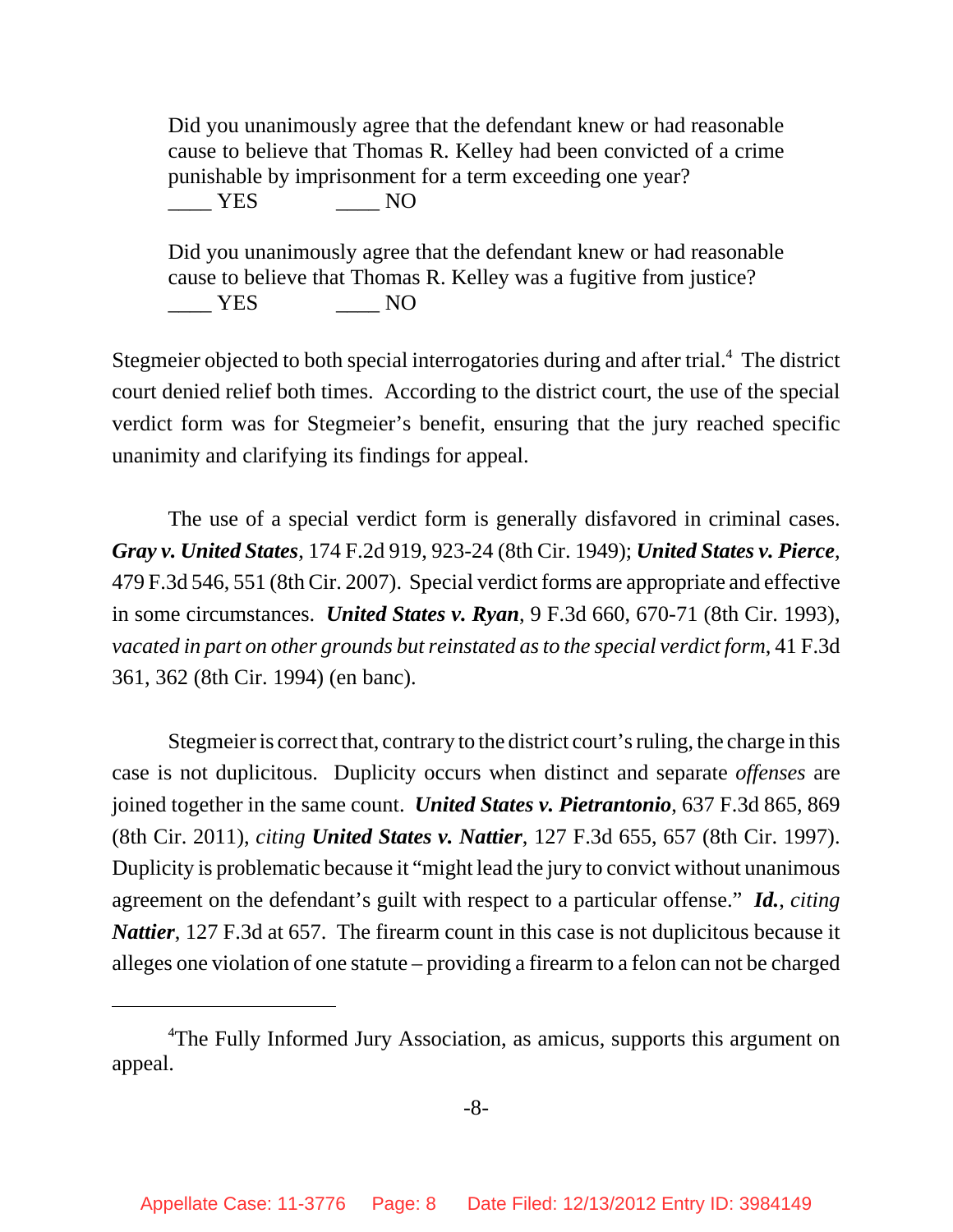separately from providing a firearm to a fugitive.5 *See United States v. Richardson*, 439 F.3d 421, 422 (8th Cir. 2006) (en banc) (per curiam) ("Congress intended the 'allowable unit of prosecution' to be an incident of possession regardless of whether a defendant satisfied more than one § 922(g) classification, possessed more than one firearm, or possessed a firearm and ammunition.").

Duplicitous charges, however, are not the only occasion for a special verdict form. A similar concern is present here: unanimity as to a finding of guilt. This case is an appropriate circumstance for a special verdict form. As the Ninth Circuit explained: "Where a special verdict form requires the jury to determine the occurrence of any of a series of acts, each of which is sufficient to constitute the indicted crime, the traditional concerns regarding special verdicts are not implicated." *United States v. Reed*, 147 F.3d 1178, 1181 (9th Cir. 1998).

As in *Ryan*, this court holds that the district court did not abuse its discretion by using a special verdict form in this case.

[T]he questions posed by the judge in the interest of clarity, completeness, and avoidance of the retrial of a lengthy case, evidence no elements of control or restriction by the court. The judge did not infringe upon the jury's power to freely deliberate, did not require the jury to justify its actions, and did not ask "why" the jury arrived at its decision. Nor did the court challenge the jury's power to ignore the court's instructions if it so desired, require the jury to set aside its most valuable asset as fact finder (collective common sense), or direct the jury, intentionally or unintentionally, to follow a course initiated by the court.

*Ryan*, 9 F.3d at 671.

<sup>&</sup>lt;sup>5</sup>The risk of truly duplicitous charges may be cured by a limiting instruction, but no authority from this court holds that an instruction is the exclusive remedy or that a special verdict form would not be permitted. *See United States v. Karam*, 37 F.3d 1280, 1286 (8th Cir. 1994) (holding that a limiting instruction cured the danger of a duplicitous charge).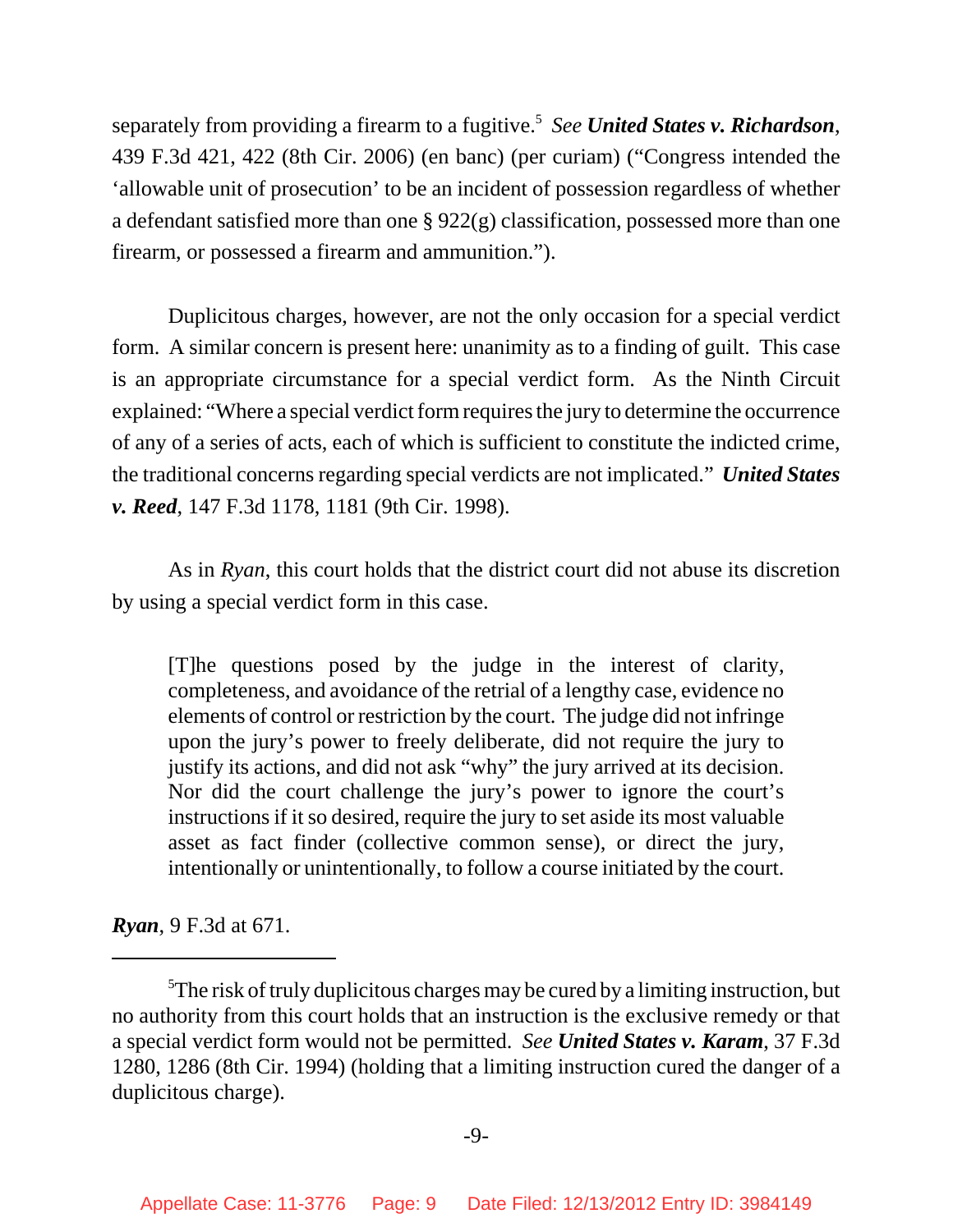Stegmeier and amicus<sup>6</sup> object to two jury instructions. This court reviews the district court's formulation of instructions for abuse of discretion, and reverses only if the alleged error was prejudicial. *United States v. Mitchell*, 613 F.3d 862, 867 (8th Cir. 2010). This court will affirm if the "entire charge to the jury, when read as a whole, fairly and adequately contains the law applicable to the case." *United States v. Wisecarver*, 644 F.3d 764, 772 (8th Cir. 2011), *quoting United States v. Webster*, 442 F.3d 1065, 1067 (8th Cir. 2006).

## A.

The first instruction reads:

. . . .

Keep constantly in mind that it would be a violation of your sworn duty to base a verdict upon anything other than the evidence received in this case and the instructions of the Court. . . .

Stegmeier contends that this language threatens the jury and prohibits them from exercising their right to find a verdict of not guilty on any grounds whatsoever, even if those grounds are unreasonable. To the contrary, the language is not overtly intimidating or threatening. It does not specify any punishment or direct the jury toward one verdict or the other. Stegmeier cites numerous cases holding that the jury can disregard instructions and the law, and reach any verdict they wish – even if unreasonable. *See, e.g.*, *Jackson v. Virginia*, 443 U.S. 307, 317 n.10 (1979). He cites no authority, however, holding that a jury should be instructed on that basis, or that it is an abuse of discretion to instruct the jury to base the verdict on the evidence and instructions in the case. *See, e.g.*, *United States v. Scout*, 112 F.3d 955, 961 (8th Cir. 1997) (jury-nullification instructions not required). "[F]ederal courts have uniformly

<sup>6</sup> The Fully Informed Jury Association.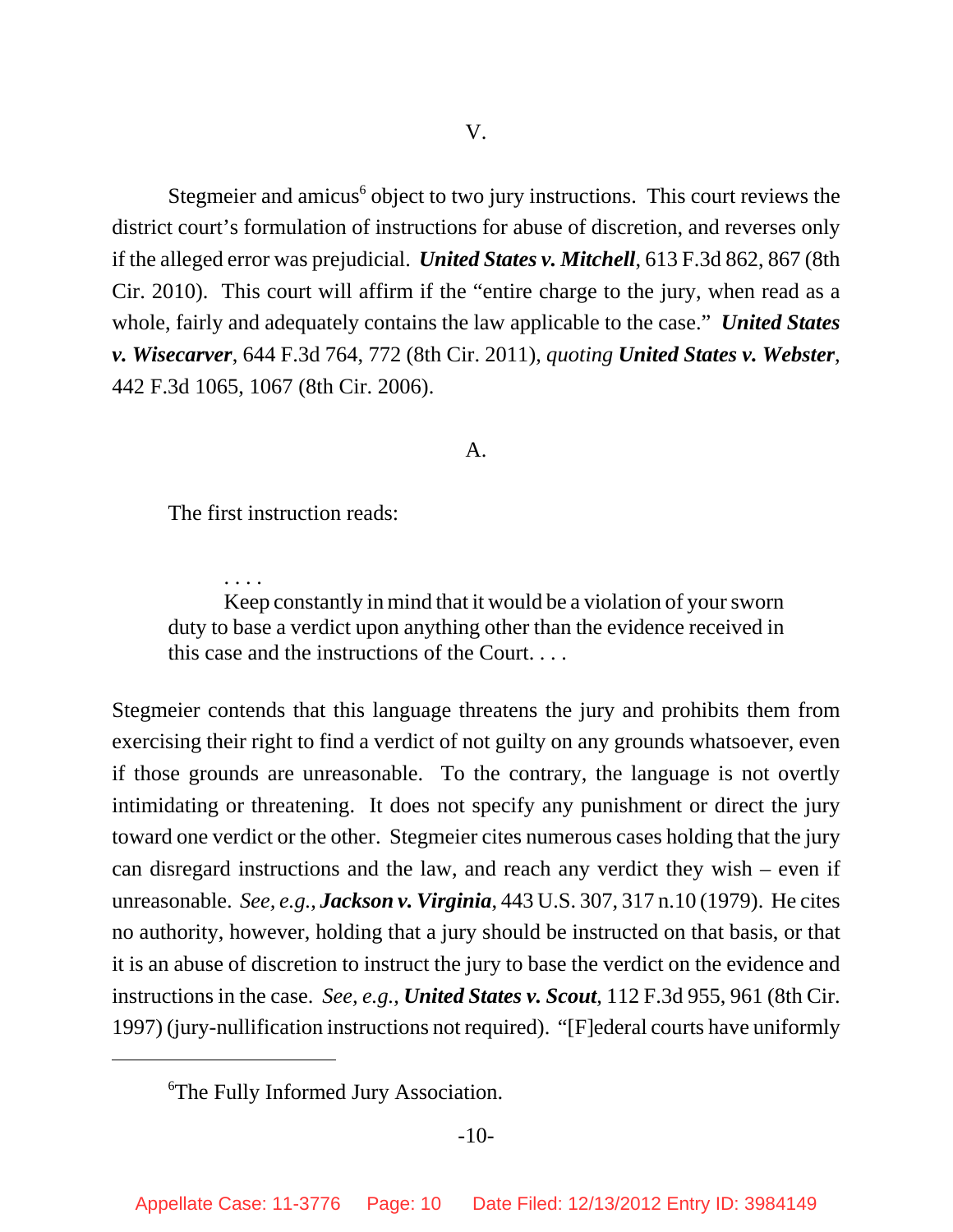recognized the right and duty of the judge to instruct the jury on the law and the jury's obligation to apply the law to the facts . . . ." *United States v. Drefke*, 707 F.2d 978, 982 (8th Cir. 1983) (per curiam).

Further, to warrant reversal, Stegmeier must prove prejudice. *Mitchell*, 613 F.3d at 867. Here, the instruction was not prejudicial. The instruction was beneficial to Stegmeier because it directed the jury to look at the evidence presented, thereby ignoring speculation, conjecture, or pre-conceived notions.

The district court did not abuse its discretion by giving this instruction.

B.

The second instruction reads:

If both of these elements have been proved beyond a reasonable doubt as to the defendant, then you must find the defendant guilty of the crime of Providing a Firearm to a Prohibited Person; otherwise you must find the defendant not guilty of the crime.

. . . .

. . . .

Stegmeier believes that "can" or "may" should replace the first "must" because a jury can find a defendant not guilty on any ground it wishes. This court previously rejected that argument. *United States v. Kroh*, 915 F.2d 326, 335 (8th Cir. 1990) (en banc). Stegmeier contends that *Kroh* is not applicable because the review was only for plain error. The language of *Kroh* rebuts that argument. *See id.* ("We find that the instructions as given constitute no error *of any kind*.") (emphasis added). In any event, this court subsequently reaffirmed that *Kroh* forecloses Stegmeier's argument. *United States v. Moore*, 149 F.3d 773, 779 n.4 (8th Cir. 1998). The logic from *Kroh* applies here: the language in the instruction does not usurp the jury's role.